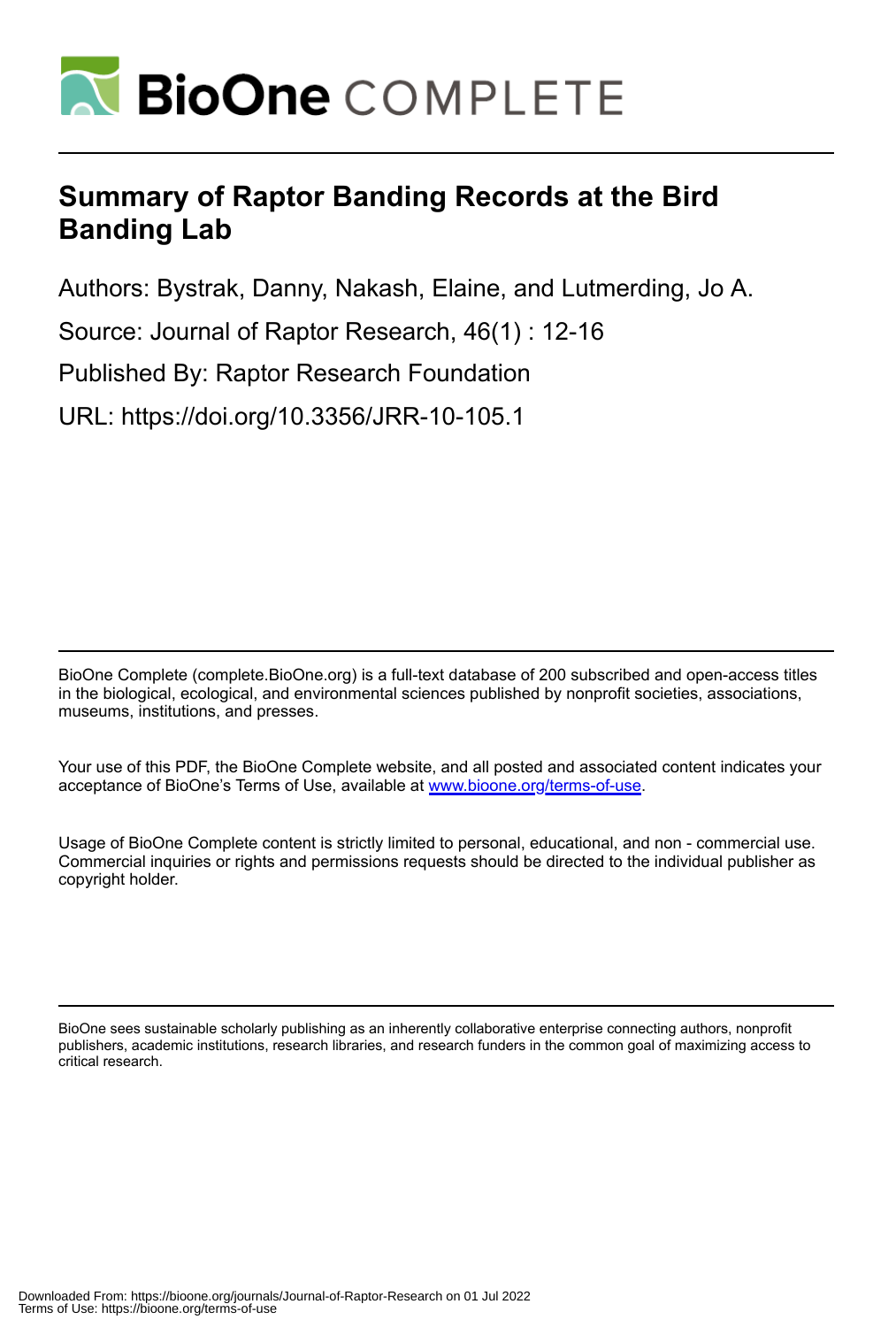# SUMMARY OF RAPTOR BANDING RECORDS AT THE BIRD BANDING LAB

# DANNY BYSTRAK, 1 ELAINE NAKASH AND JO A. LUTMERDING Patuxent Wildlife Research Center, 12100 Beech Forest Road, Laurel, MD 20708 U.S.A

ABSTRACT.—The USGS Bird Banding Laboratory (BBL) maintains a database of all bird-banding data from North America. These files contain more than 70 million records. Data that are stored electronically (i.e., from 1960 and later) comprise 61 million records. Of these, 1.86 million represent raptors. As expected, the more common species are the more commonly banded. Sharp-shinned Hawk (Accipiter striatus), American Kestrel (Falco sparverius), Red-tailed Hawk (Buteo jamaicensis), and Cooper's Hawk (Accipiter cooperii) are the most commonly banded diurnal raptors. Among owls, Northern Saw-whet Owl (Aegolius acadicus) is by far the most commonly banded. Most raptor banding has taken place at migration monitoring stations, with nestling-banding making up another large percentage. Although banding data are most valuable when associated with subsequent encounters, much interesting distributional and migration information can be found in the banding database itself. Because the BBL stores information regarding the status of banded birds, we can demonstrate the increases or decreases over time in the use of auxiliary markers such as coded leg bands, geolocators, or transmitters.

KEY WORDS: banding data; Bird Banding Lab; raptor ringing; summary.

# RESUMEN DE LOS REGISTROS DE ANILLADO DE AVES RAPACES EN EL LABORATORIO DE ANI-LLAMIENTO DE AVES

RESUMEN.—El Laboratorio de Anillamiento de Aves del USGS (LAA) mantiene una base de datos de todos los datos de anillamiento de aves de América del Norte. Estos archivos contienen más de 70 millones de registros. Los datos que se almacenan electrónicamente (i.e., a partir de 1960) abarcan 61 millones de registros. De éstos, 1.86 millones corresponden a aves rapaces. Como era de esperar, las especies más comunes son las más comúnmente anilladas. Accipiter striatus, Falco sparverius, Buteo jamaicensis y Accipiter cooperii son las aves rapaces diurnas más anilladas. Entre los búhos, Aegolius acadicus es la especie más frecuentemente anillada. La mayorı´a del anillado de rapaces ha ocurrido en estaciones de monitoreo de migracio´n, en que el anillado de polluelos forma un gran porcentaje de las aves anilladas. Aunque los datos de anillamiento son más valiosos cuando se pueden asociar con encuentros subsecuentes, los datos de anillado en sí, también pueden entregar una cantidad de información interesante sobre la distribución y migración. Debido a que el LAA almacena información sobre el estado de las aves anilladas, podemos demostrar los aumentos o disminuciones en el tiempo en el uso de marcadores auxiliares, tales como anillas en las patas codificadas, geolocalizadores o transmisores.

[Traducción del equipo editorial]

The USGS Bird Banding Laboratory (BBL), in cooperation with the Canadian Wildlife Service Bird Banding Office, has the responsibility of storing and managing all bird banding data from North America, including data predating the existence of the BBL. These files contain more than 70 million records, representing almost every species regularly occurring in North America. Banding data prior to 1960 are primarily stored on paper and only

available electronically for individual birds for which there was a subsequent encounter reported. Complete banding data from 1955–59 are available in a partially summarized electronic format, and all data from 1960 forward are stored electronically. There are approximately 61 million banding records in the BBL database from 1960–2009. Of these, 1.86 million, or 3.0%, represent raptors, 1.41 million (75.8%) being diurnal raptors and 450 000 (24.2%) being owls. Altogether, 54 species of raptors are represented. Data are available from the BBL upon request, and are supplied in electronic format. <sup>1</sup> Email address: dbystrak@usgs.gov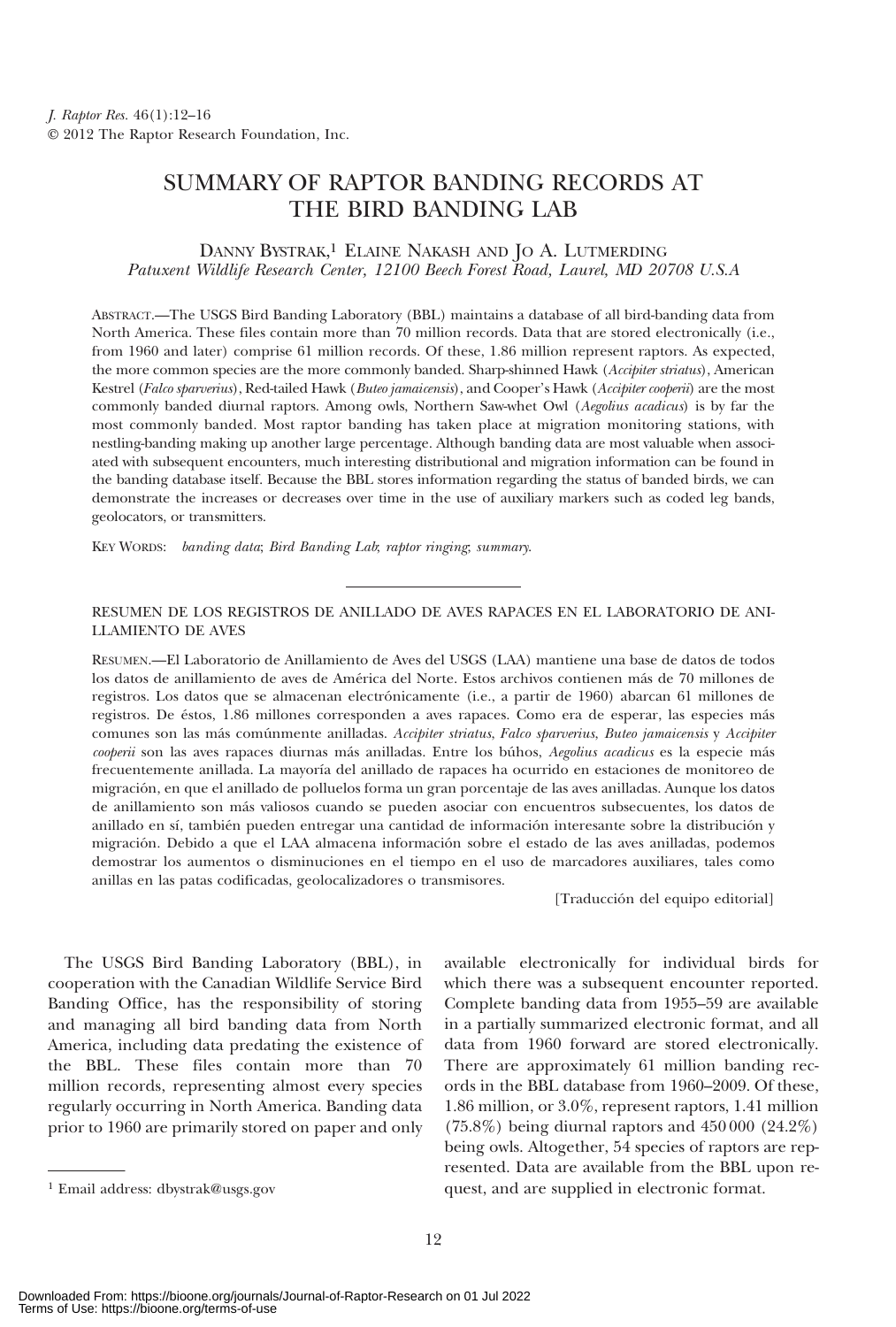

Figure 1. Numbers of raptors banded per year, showing increase in raptor banding activity (USGS Bird Banding Laboratory 2010).

#### SUMMARY OF BANDING RECORDS

Numbers of raptors banded since 1960 have increased dramatically, with the strongest growth during the 1970s. Increase in annual numbers banded slowed considerably in the 1980s, reached a plateau, and even decreased slightly in the 1990s and 2000s (Fig. 1). Numbers banded in the 1970s were approximately four times those of the 1960s, and that number doubled in the 1980s, and increased another 1.5 times in the 1990s, with a very slight decrease in the 2000s. The increase in raptor banding is most likely a reflection of increased interest and improved capture techniques and not necessarily a reflection of population changes.

The geographical distribution of raptor banding data, like most banding data, shows a strong correlation with human-population centers. However, major raptor migration concentration areas also are significant. Figure 2 shows the geographic distribution of raptor banding in North America during the period of 1960 to 2009. The patterns of low and high activity reflected in this summary map have remained consistent across time.

The five most commonly banded raptors since 1960 are Sharp-shinned Hawk (Accipiter striatus, 450 468), American Kestrel (Falco sparverius, 285 697), Red-tailed Hawk (Buteo jamaicensis, 190 816), Northern Saw-whet Owl (Aegolius acadicus, 185 789) and Cooper's Hawk (Accipiter cooperii, 122 271). The former three species showed steady increases over the five decades, with a slight decrease in the 2000s, whereas the last two showed almost exponential increases. For Northern Saw-whet Owls, this increase certainly is a reflection of improved luring techniques and increased interest in banding. The increase in numbers of Cooper's Hawks banded may mirror an actual population increase (Curtis et al. 2006).

Raptors are banded under several types of circumstances. For example, many species are predominantly banded as nestlings, whereas others are

predominantly banded as post-fledgling hatch-year and adult birds, usually during migration. A small minority are banded following rehabilitation (Table 1). Two extremes are Ferruginous Hawks (Buteo regalis), for which 96.3% of bandings are of nestlings and Sharp-shinned Hawks, for which only 0.3% of bandings are of nestlings. The American Kestrel is an example of a species near the median, with approximately 43% of banding records representing nestlings. Such information is important when considering the potential usefulness of BBL data.

### QUALITY CONTROL AND DATA MANAGEMENT AT BBL

In considering the BBL data, it is important to understand the nature of the data, how they were gathered, how they were processed, how they were vetted, and how they are coded. In the early years (through the mid-1990s) banding data were received on paper ''schedules.'' These contained minimal information and were hand-entered into the main database, leaving much room for human error. In the late 1980s, the first attempts to collect data electronically were made. In the 1990s, improvements were made to electronic data-submission systems, culminating in the introduction of BAND-OPS in 1995 and Band Manager in 1999, data-entry programs provided to banders. Although these programs helped lighten the workload of the BBL, the data entered were no more complete than the data from the paper schedules. In 2006, the program Bandit was introduced, with many improvements over Band Manager, including many more data fields. The main BBL database was also improved at this time, in order to store more fields, among them ''bander remarks,'' ''how aged,'' ''how sexed,'' and BBL comments. With the inclusion of more fields, the dependence on paper schedules for additional details was eliminated and the BBL was able to suspend the requirement for paper submissions.

In the main BBL database most fields of data are stored as numeric codes, such as  $4 =$  male and  $5 =$ female or  $3370 =$  Red-tailed Hawk. It is important to understand that until recently, the data were reported and entered as numeric codes. Entering numeric codes rather than their English equivalents increased the likelihood of error. As a bander filled out the paper schedules, as well as during data entry, a simple number transposition, such as typing 559 instead of 599 resulted in a completely different datum entered. As a result of such mishaps, many errors occur in the database. This is demonstrated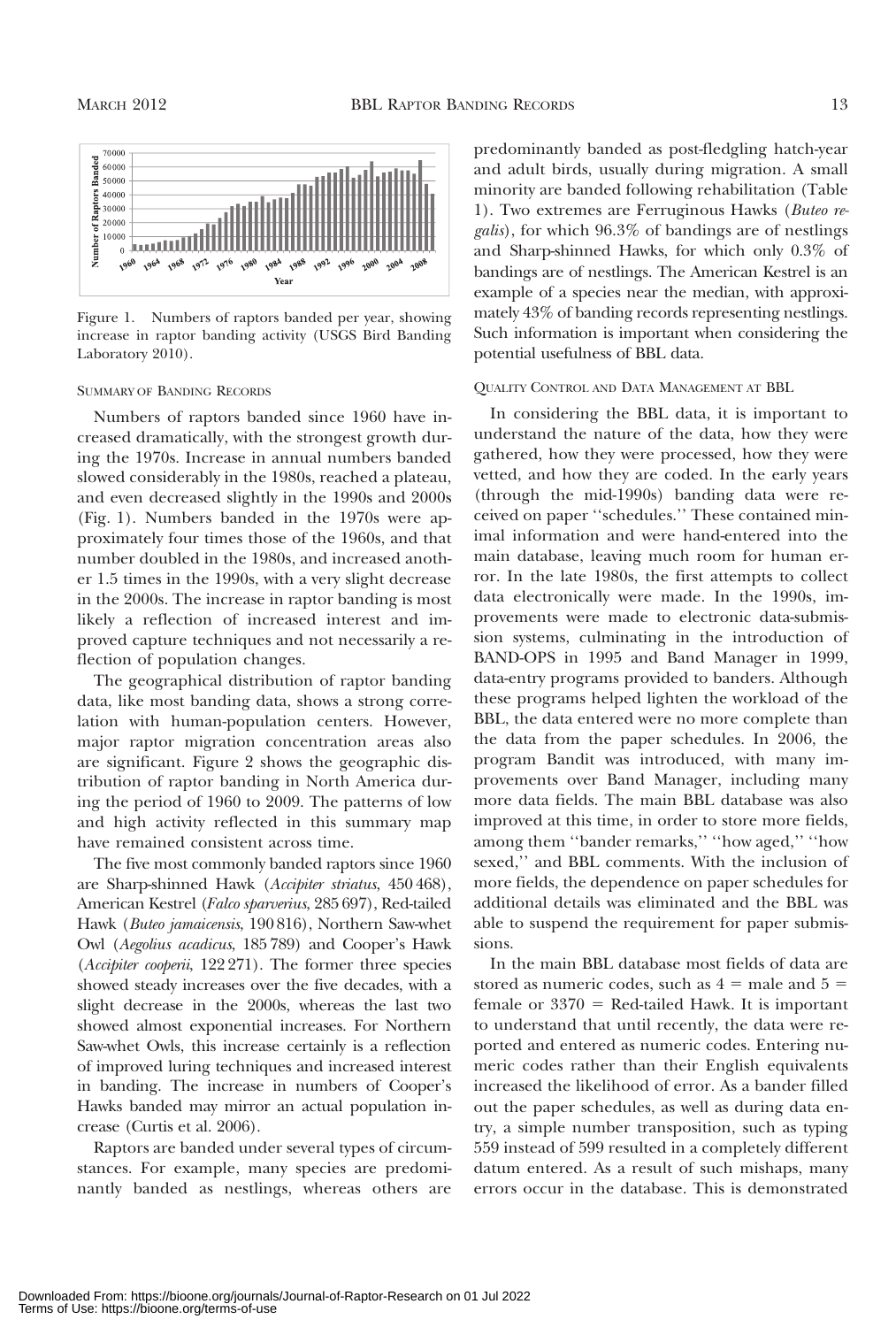

Figure 2. Geographic distribution of raptor banding in North America, 1960 to 2009, demonstrating a bias toward human-population centers (USGS Bird Banding Laboratory 2010).

by reviewing the ''status and additional information'' codes, which are encoded details of any additional handling and marking of a bird at banding. Among the raptor data in the BBL files are 153 birds that have the code for ''All primaries clipped or pulled,'' 37 with ''Neck Collars,'' two with ''Reward Bands'' and other codes that clearly do not reflect what was actually done to the birds. The code for ''All primaries clipped or pulled'' is typically used with projects involving the transporting of geese, and is certainly not something that would be done to a raptor. Likewise, neck collars and reward bands are waterfowl-related auxiliary markers that would never be used on raptors. Electronic data submission has greatly reduced the occurrence of such errors, but the older erroneous records remain, because the time needed to find and correct them is not available. We often caution data users that, ''if it looks too unusual to be true, it probably is not true.'' Even with improvements in data collection, banding data are not without human error. Banders are often confused by the BBL age codes, for example. A common error is the use of the age code ''HY'' (''Hatch Year''—a bird-of-the-year capable of sustained flight) when the correct code should be ''L'' (''Local''—a nestling or recently fledged bird). A researcher focused on data from birds banded as nestlings would be wise to consider this.

A serious limitation with both the banding and encounter data is the fact that the BBL has never attempted to gather ancillary data such as weather conditions or a measure of effort. Varying weather conditions and amount of effort can have an effect on quantity and quality of data. These ancillary data are generally recorded by the banders, and may be available from them, but are not stored at the BBL.

All BBL data, bandings and encounters, have been subjected to many data-quality checks or audits to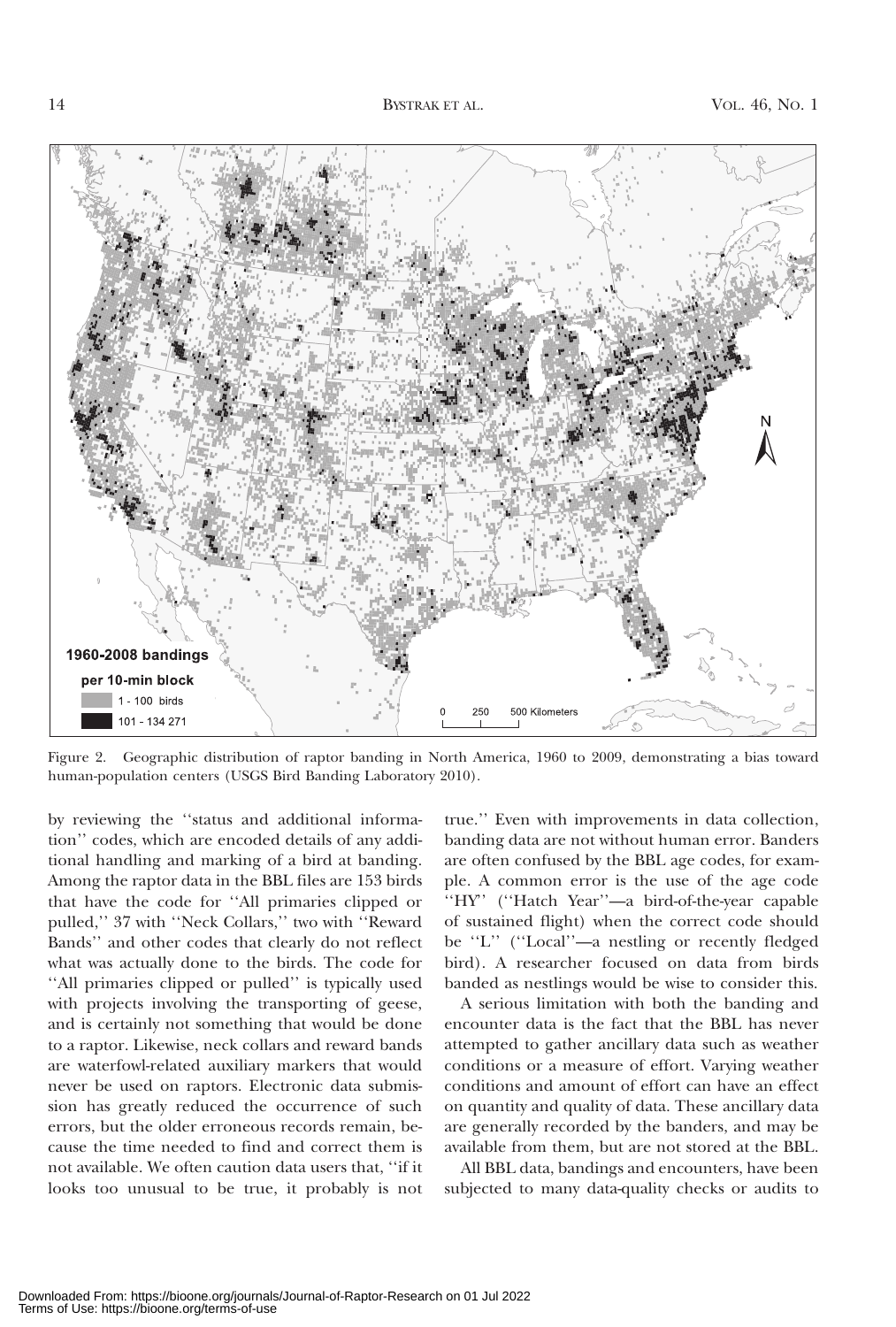| <b>SPECIES</b>                            | <b>NUMBER OF BANDED</b><br><b>REHABILITATED BIRDS</b> | PERCENT OF<br><b>TOTAL</b> |
|-------------------------------------------|-------------------------------------------------------|----------------------------|
| Red-tailed Hawk (Buteo jamaicensis)       | 9264                                                  | 19                         |
| American Kestrel (Falco sparverius)       | 6172                                                  | 13                         |
| Great Horned Owl (Bubo virginianus)       | 5590                                                  | 12                         |
| Eastern Screech-Owl (Megascops asio)      | 5348                                                  | 11                         |
| Barred Owl (Strix varia)                  | 3200                                                  | 7                          |
| Cooper's Hawk (Accipiter cooperii)        | 2207                                                  | 5                          |
| Bald Eagle (Haliaeetus leucocephalus)     | 2197                                                  | 5                          |
| Barn Owl (Tyto alba)                      | 2055                                                  | 4                          |
| Northern Saw-whet Owl (Aegolius acadicus) | 1232                                                  | 3                          |
| Swainson's Hawk (Buteo swainsoni)         | 1116                                                  | $\overline{2}$             |
| Other                                     | 10377                                                 | 19                         |
| Total                                     | 48758                                                 | 100                        |

Table 1. Ten raptor species most commonly banded as rehabilitated birds with percentages of the total rehabilitated raptors banded as of December 31, 2007. (USGS Bird Banding Laboratory 2010).

ensure the highest possible quality under the circumstances–over one million banding records and over 80 000 encounter records submitted per year. Current audits include the comparison of species code against known distributional ranges and migration times, the comparison of age codes to time of year, and the comparison of coordinates to state boundaries, among others. These automated checks were not present in the very early days of the program and have been added and refined over time, so earlier data are more likely to contain errors. Today there are 47 separate data checks to which all incoming banding data are subjected. As part of the data-input process, records that fail these checks are held apart from the main database until they can be examined and corrected or bypassed. Thus, at any given time, there can be as many as 5% of incoming records awaiting final validation. In some instances, this may constitute a significant portion of a data request.



Figure 3. Number of rehabilitated raptors banded in North America by decade, including all raptor species. (USGS Bird Banding Laboratory 2010).

USES OF BANDING DATA

Banding data are most useful when subsequent encounters are involved (Lutmerding et al. 2012), but there is interesting information to be gleaned from the banding data alone. Because the BBL has included the status and additional information codes in the database, it is possible to examine the data for spatial and temporal changes in the use of auxiliary markers, blood-sampling, or other marking or sampling techniques. For example, changes in bird-tracking technology are reflected in the BBL data. Over 200 000 records indicate that some sort of auxiliary marker was used. By examining the trends, it is possible to document increases and decreases in the use of radio transmitters, colored leg bands, and other auxiliary markers.

Rehabilitation of raptors has been a common practice for many decades, and many of these birds have been banded. BBL files contain over 43 000 records of rehabilitated banded raptors. For the 1960s, there are only 200 rehabilitated raptors in the database, but by the 2000s there are almost 19 000. Each decade has shown a steady increase (Fig. 3). The largest numbers of rehabilitated birds are reported from the states and provinces with the highest human populations.

Banding data can serve as a ''reservoir'' of information about raptor distribution. Although banding efforts have not been consistent or controlled by any set of data-collection standards, and the database does not include a measure of effort, it is still possible, when the data are displayed graphically or as range maps, to see minor changes in distribution over time. It may also be possible to plot migration movements based on